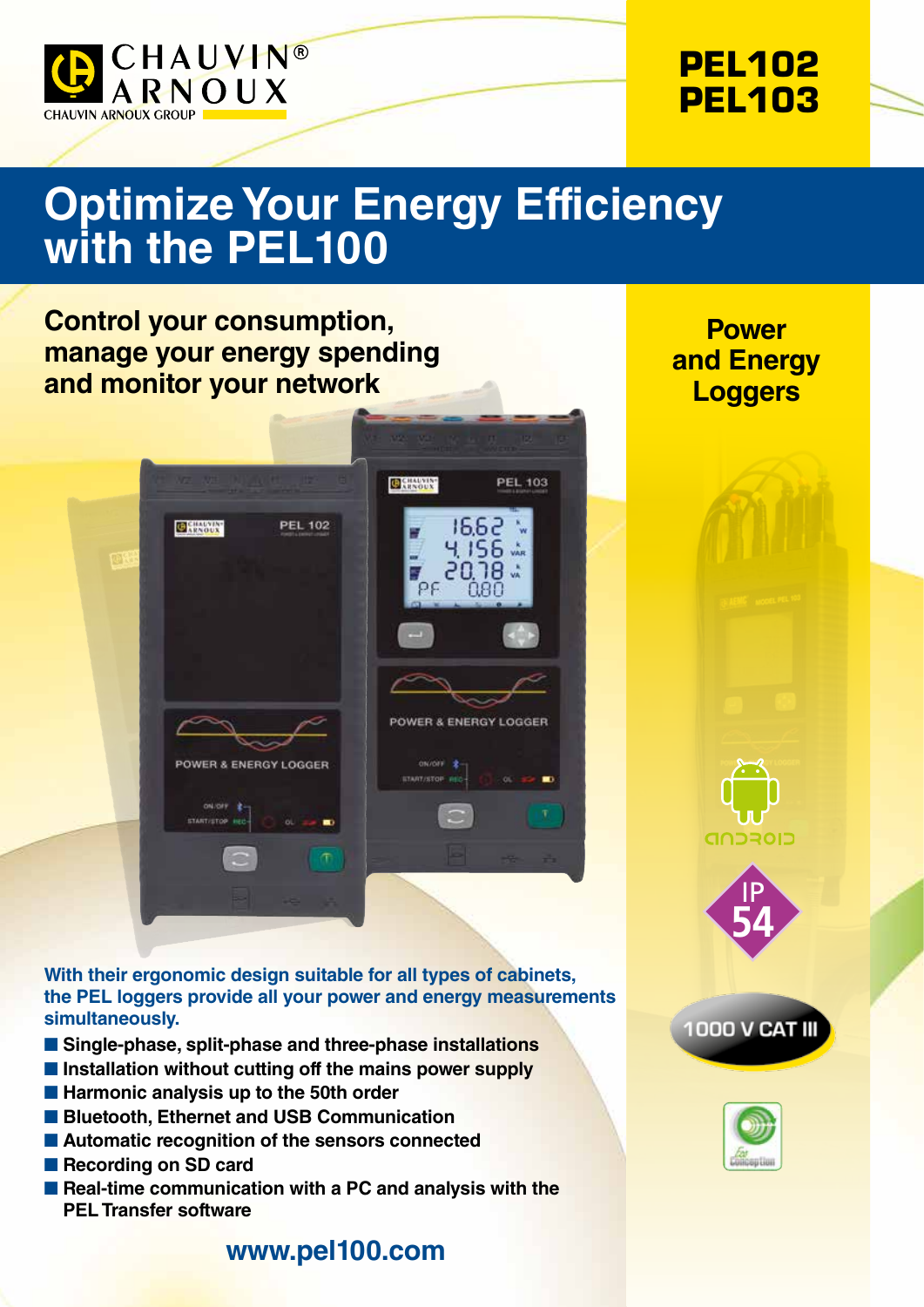## **For economical, sustainable buildings, improve your energy efficiency**

**In the context of a worldwide initiative to protect the environment, Europe has set itself the target of reducing energy consumption by 20%. Today, industry and the building sector account for more than 50% of energy consumption. It is therefore crucial to optimize energy consumption if we are to fulfill the regulatory requirements.** 

The PEL102 and PEL103 loggers are power and energy measurement loggers for all electrical installations. The measurements are performed with 3 current sensors and voltage inputs. They can be used to view all the electrical parameters and to take advantage of

the measurement, energy metering and communication functions. They offer users all the necessary measurements for successful energy efficiency projects and monitoring of your electricity distribution system. The PEL100 family of energy meters makes it simple to add

metering and measurement points in electrical cabinets where most of the space is already occupied. Because they are magnetic, they can be set up very easily in any cabinet and do not cause any obstruction once the cabinet door is closed.

 $\overline{10+}$ 

 $\overline{\mathbf{e}}$ 

 $191.$ 

.<br>VARh

F

%

%

%

 $\overline{\mathbf{r}}$ 

 $\overline{\mathbf{e}}$ 

땀.

#### Functions:

- RMS frequency, voltage and current
- VA, W and var power values
- VAh, Wh (source, load) and varh (4 quadrants) energy values, total energy
- cos φ, tan Φ and power factor (PF)
- Crest factor
- THD calculated for currents and voltages
- Harmonics up to the 50th order for currents and voltages
- DC, 50 Hz, 60 Hz and 400 Hz measurements
- RMS AC or AC+DC
- Display on LCD screen
- Recording of measurements and calculation results on SD card
- Automatic recognition of the sensor type connected
- Large number of network types: split-phase, three-phase with or without neutral, etc.
- Bluetooth, Ethernet and USB Communication
- Software for data transfer, real-time communication with a PC and report generation

EP Hz ┖┨┎┚╿╌  $\overline{w}$  $\overline{\blacktriangleright}$  $\overline{\text{W}}$  $\overline{\mathbf{h}}$  $\overline{\mathbf{v}}$  $\overline{\mathbf{a}}$  $\overline{\mathbf{h}}$  $\overline{\mathbf{X}}$  $\frac{1}{2}$ င်မြ A  $P$  $R$  $F$ A A لى IN  $\overline{w}$ h.,  $\overline{\bm{r}}$ ſΨ  $\mathbf{h}_0$  $\overline{\mathbf{12:}\ \mathbf{12:}\ \mathbf{12:}\ \mathbf{12:}\ \mathbf{12:}\ \mathbf{12:}\ \mathbf{12:}\ \mathbf{12:}\ \mathbf{12:}\ \mathbf{12:}\ \mathbf{12:}\ \mathbf{12:}\ \mathbf{12:}\ \mathbf{12:}\ \mathbf{12:}\ \mathbf{12:}\ \mathbf{12:}\ \mathbf{12:}\ \mathbf{12:}\ \mathbf{12:}\ \mathbf{12:}\ \mathbf{12:}\ \mathbf{12:}\ \mathbf{12:}\ \mathbf{12:}\ \mathbf{12:}\ \mathbf{12:}\ \$ k W k  $L<sub>2</sub>$ **VAR** k **VA** 남려 HN  $\overline{W}$  $\overline{\boldsymbol{\mu}}$  $\overline{\mathbf{x}}$ h.  $\boxed{\text{ln}}$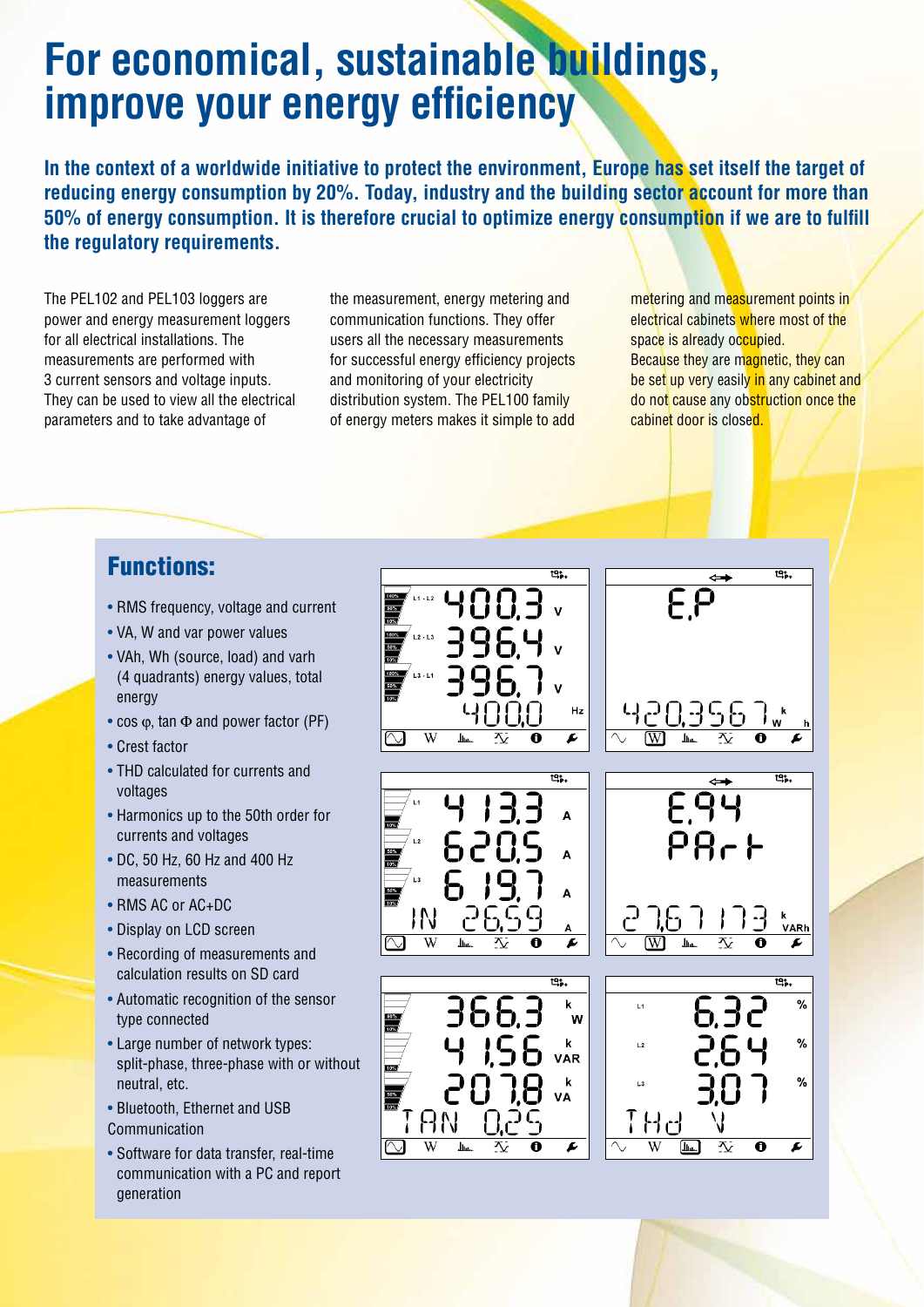# **Applications**

## Monitoring and mapping consumption on a site

Our PEL100 loggers can track even the slightest consumption in a factory, workshop, building, agency, etc. They simultaneously allow real-time consumption monitoring alongside historical and comparative analysis of consumption.

## Predictive maintenance

When installed for a long period in a cabinet, PEL100 loggers constantly monitor the active, apparent and reactive power values on the electrical network involved. This means they will instantly detect whenever the subscribed power threshold is exceeded.



With the software for automatically generating and printing reports, balance sheets, graphs or DataView® summaries, users can act quickly on the cause of this overconsumption which will lead to higher bills. Indeed, every time your subscribed power threshold is exceeded, your bill will increase.

#### **Networking** and centralized consumption management

By setting up several PEL100 loggers on a general electrical distribution system, local authorities for example can simplify their consumption management by controlling the allocation of the different types of consumption:

- street-lighting network
- common-area lighting network
- common service network
- general single-phase distribution network
- three-phase distribution network

### Measuring the savings

The recordings made with PEL100 electrical measuring instruments are time/datestamped. This makes it very simple to measure the gains achieved by comparing the recordings before and after modifying the installation.

The reference is provided by the recordings from the PEL100 loggers before the modifications were made. You can then carry out the necessary work for maintenance or improvement of the electrical network or equipment. A correctly-positioned PEL100 will quickly enable you to target the places where work is needed without delay.

Finally, a monitoring phase will help you to determine whether the solutions implemented are sufficient and, above all, to accurately measure any savings achieved.



The monitoring by the PEL100 provides the recordings which will be compared with the reference.



#### PEL Transfer software

This application software allows:

- ☛ Configuration of PEL100 loggers
- ☛ Verification of the connections before starting to record
- ☛ Downloading of the measurements recorded in the PEL100 loggers
- ☛ Display of the various measurement and analysis results

With the comprehensive DataView<sup>®</sup> processing software, you can also create customized reports.

DataView<sup>®</sup> can thus be used to generate energy consumption reports more easily.

| 10 min Summary    |     |                  |    |             |    |       |            |        |   |
|-------------------|-----|------------------|----|-------------|----|-------|------------|--------|---|
| I E<br><b>RMS</b> | F.  | <b>THD</b>       | CF | $\cos \phi$ | PF | Tan o | <b>PQS</b> | Energy | € |
| ⊩                 | U.  | $\mathbf{w}$     |    | L1          | L2 | L3    |            |        |   |
|                   | EEE | III <sub>I</sub> |    |             |    |       |            |        |   |